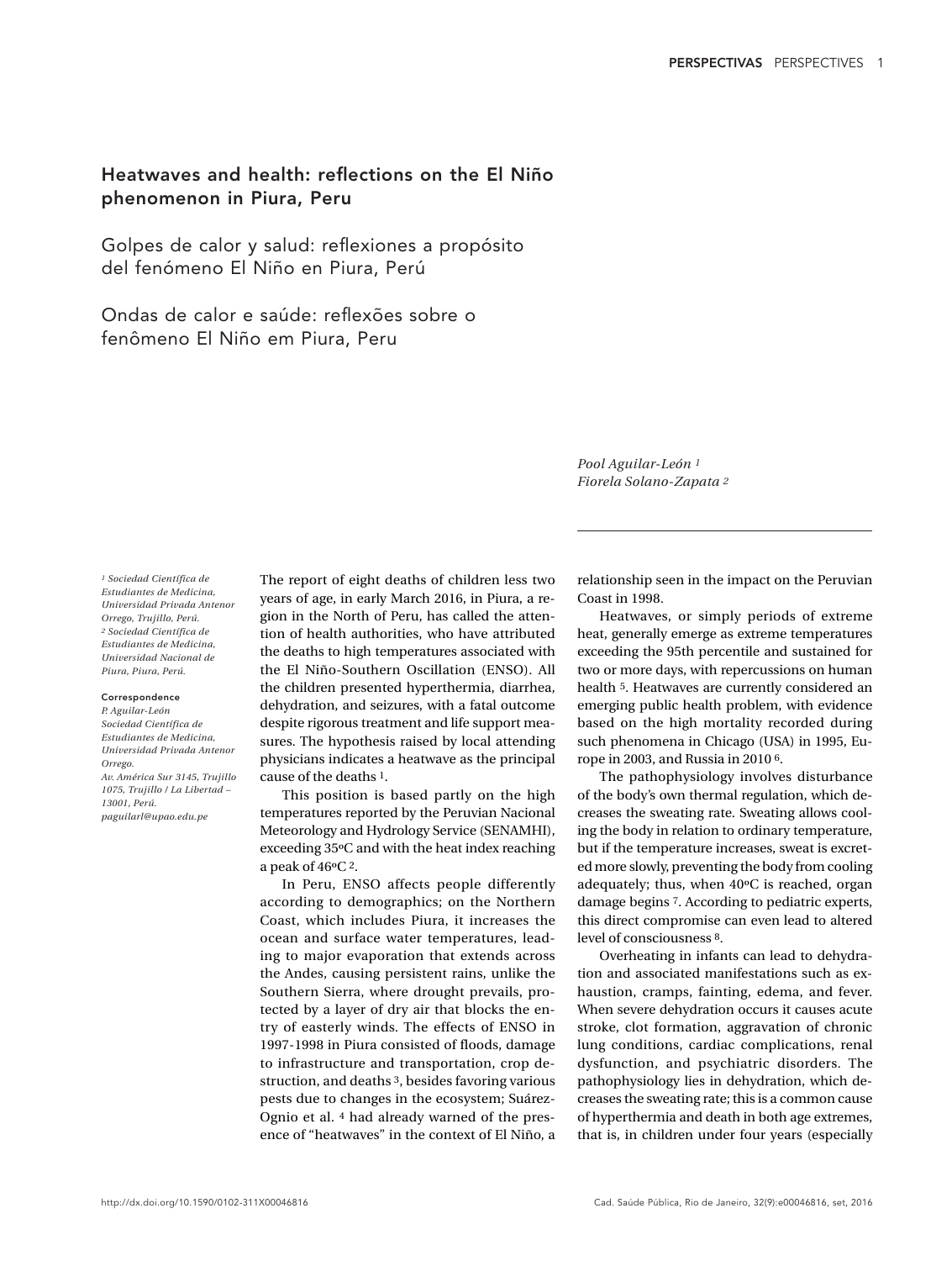infants) and in older adults or those with cognitive decline who require someone else to help them ingest adequate amounts of liquid 5. Severe cases can lead to hyperthermia and death 9. This is because children under four years are highly vulnerable to climate change given the immaturity of the regulatory mechanisms, greater energy consumption, which generates more heat, and minimal body surface; and greater generation of heat due to metabolic expenditure and their small body surface 8.

As we have seen, the cause of infant deaths suggests climate effects in Piura, where temperatures exceeded 40ºC in the early months of 2016, even reaching 46ºC. In November the problem had already been elucidated, with abnormal ocean temperatures greater than +4ºC in Paita, one of the main ports in Piura, abnormalities that had not been seen as drastically in previous EN-SOs, reaching +2º 8,10.

According to the last report by the Intergovernmental Panel on Climate Change (IPCC), heatwaves will increase in frequency due to global warming 11. This situation is alarming for Peru, the third country most exposed to risk of consequences of climate change, which should launch the search for new forms of adaptation to future changes related to heatwaves 12.

One solution to the future problem is the implementation of a Heat Health Warning System (HHWS), deployed in other countries such as Australia. HHWSs are designed to warn people of the imminent danger of heat, besides serving as a source of advice on how to avoid adverse health outcomes. Identification of the vulnerable population, interaction with various stakeholders, design and deployment of intervention strategies, application of long-term heat mitigation procedures, and public awareness-raising and urban planning are the system's components. HHWSs can thus be seen as an important strategy for adaptation that can help mitigate the impacts of future heatwaves 13. Thus far there is no indication that Peru wants such a system. The document *National Strategy on Climate Change* of the Peruvian Ministry of the Environment contains no measures or concrete proposals to deal with heatwaves in light of the country's climatic vulnerability, given recognition of the application of weather services as a health sector priority 14.

Given the above, it is essential to include measures to deal with heatwaves when planning health and environmental strategies, including the deployment of a HHWS as an excellent initiative by government, including other institutions such as SENAMHI, social services, and the health sector. Importantly, the ENSO phenomenon and its unfortunate consequences are merely a warning of something much bigger that merit merits immediate and careful attention.

## Contributors

P. Aguilar-León and F. Solano-Zapata made substantial contributions to the article's concept; participated in writing the manuscript and critical revision, contributing to its intellectual content; and approved the final version.